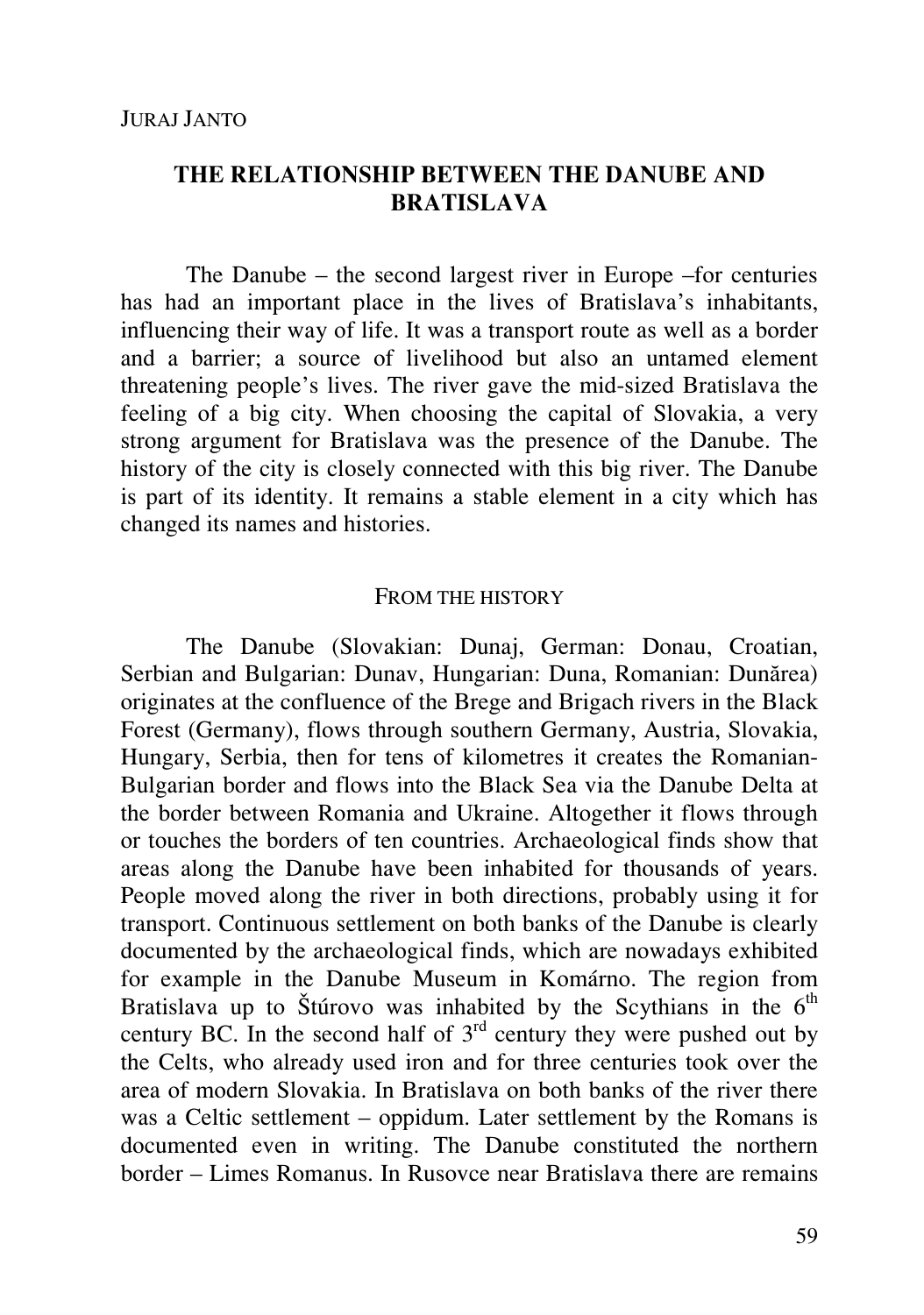of a military settlement which was called Gerulata. In Austria not far from the present Slovak border there was a camp called Vinbona and a camp Petronell Carnuntum. From the end of the  $4<sup>th</sup>$  century Slavic tribes started to penetrate the region. The oldest parts of the city arose on the crossroads of trade routes, one of which followed the bank of Danube from west to east and the other ran from south to north. In 1465 the first university in Slovak territory was founded in Bratislava – Academia Istropolitana. The unlucky Battle of Mohács in 1526 won by the Turks paradoxically benefitted Bratislava. For three centuries it became the capital city of the Kingdom of Hungary. In the  $18<sup>th</sup>$  century, mainly during the reign of Maria Theresa, Bratislava became the biggest and most important city in the whole kingdom. In that century many splendid palaces were built as well as churches, monasteries and other church buildings, the castle was rebuilt and enlarged, whole new streets grew up and the number of inhabitants tripled. In 1919 Bratislava became the capital city of Slovakia.

#### THE DANUBE AS A CONNECTING AND DIVIDING ELEMENT

The Danube in Bratislava created (Roman Empire – barbarian tribes) and still creates (Slovakia – Austria) a natural border between territories or countries. On the other hand people also tried to overcome this barrier. Below the castle wall there was a ford leading to the opposite bank of the river. This was because the river spread into several streams and did not have such a well-defined and deep channel as it does today. Bridges were another way of crossing. The first bridge over the Danube was built probably in 1450. It was a floating (pontoon) bridge and it was used for three centuries. Such bridges built on boatlike pontoons were common also in other countries. During winter the Danube froze and the bridge had to be dismantled to save the pontoons from being crushed by the ice. People could cross the river on foot on the ice. To prevent animals from sliding on the ice, people constructed a straw "bridge" on the Danube. They put straw on the ice and poured water on it to fix it to the surface. There was an opening ceremony each year headed by the first wagoner crossing the river. This tradition disappeared when the ice broke in 1626. In order to facilitate the transport of goods on the Danube the pontoon bridge was removed in the 18th century and transport across the river was provided by ferries, so-called flying bridges. In the next century Bratislava returned to the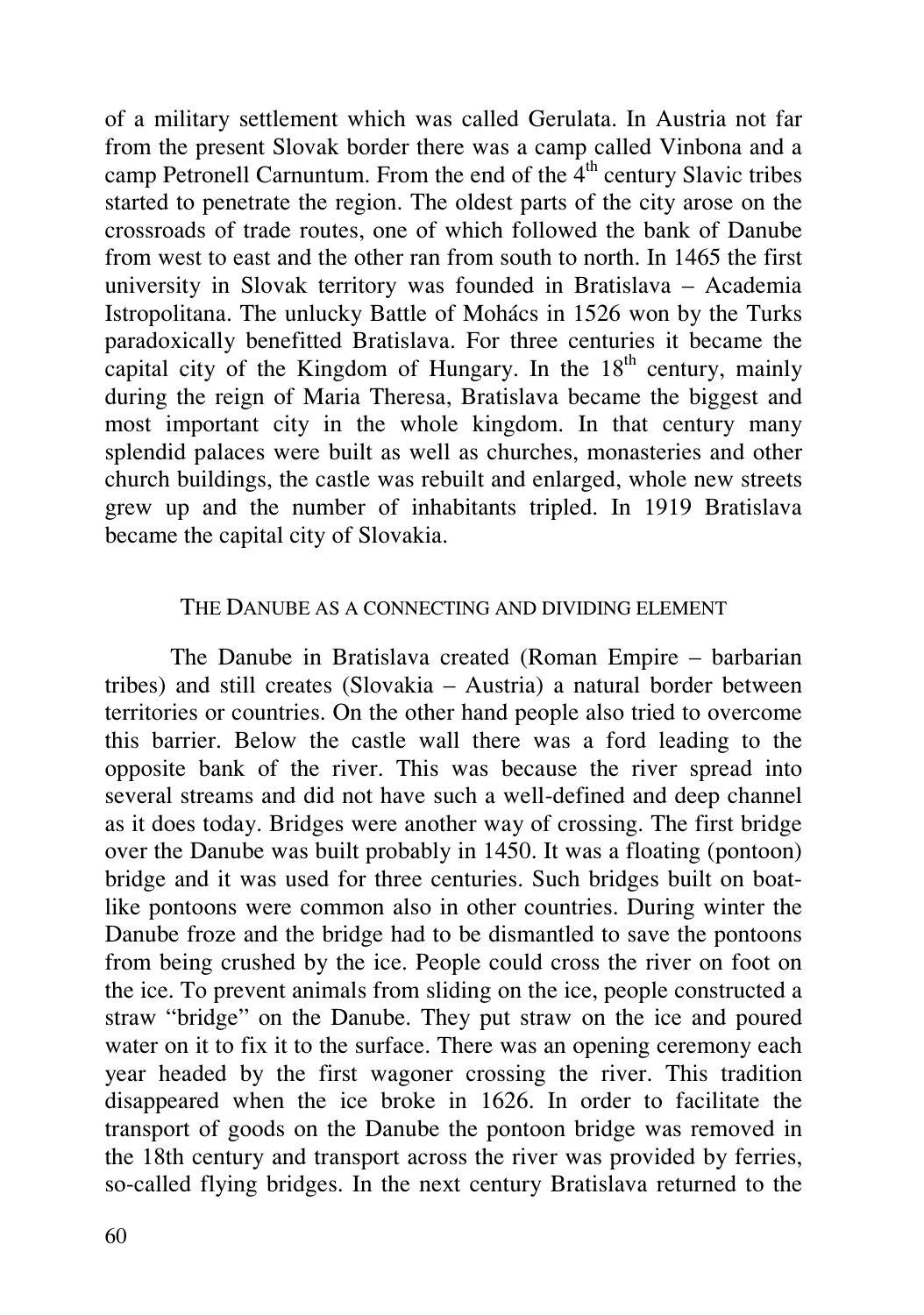pontoon bridge. Its middle section was modified in such way that it could be pulled out downstream to let vessels pass. The first permanent (iron) bridge on stone and concrete pillars across the Danube was opened only in 1891 and it bore the name of Emperor Franz Joseph. The bridge served not only for road vehicles, it was used also for rail transport. There was tram traffic, a train to Vienna. A toll was charged for use of the bridge. In 1945 it was blown up by retreating German troops and after its restoration up to 1990 it carried the name Red Army Bridge. Today the Old Bridge awaits an extensive renovation.

In 1972 another bridge was built, with the famous restaurant in UFO shape, then the Harbour Bridge (1985), which carries the Bratislava highway bypass; Lafranconi Bridge (1992) and finally as the fifth one the Apollo Bridge was built (2005). Since the bridges provide connection to the largest district of Bratislava, which grew up on the right bank of the river from the mid-70s, they are used very intensively.

The Danube connected countries and territories and has always been an important trade artery. A significant moment in "passenger transport" occurred already in the 12th century, when ships brought the Crusaders of the Emperor Frederick I Barbarossa of Germany to the meadows and forests of today's Petržalka. From there the fleet sailed on through the Balkans to the Holy Land. In 1297 King Andrew III allowed the sailors in Bratislava to transport goods from Germany on the Danube in both directions.

However before the beginning of steam navigation the rapid flow of the Danube usually allowed only one-way traffic.

The first steamboat arrived in Bratislava in 1818. However in those days the Danube was not regulated for water transport and there were even several islands in it, which were part of the ford and enabled people get to the other bank. Later, due to the expansion of water transport they were removed. From 1836 regular ship lines began operation between Bratislava and Budapest. There were also cruise lines to Vienna. From 1891 three ferries called "propeler" plied between the banks of the Danube, from early morning until late at night, throughout the year until the river froze. They were a very popular attraction, as not everyone had the possibility to use long-distance transport. The small steamboat which came into service in 1911 currently serves as a gallery. Since 1978 it has been replaced by a catamaran ship with two diesel engines.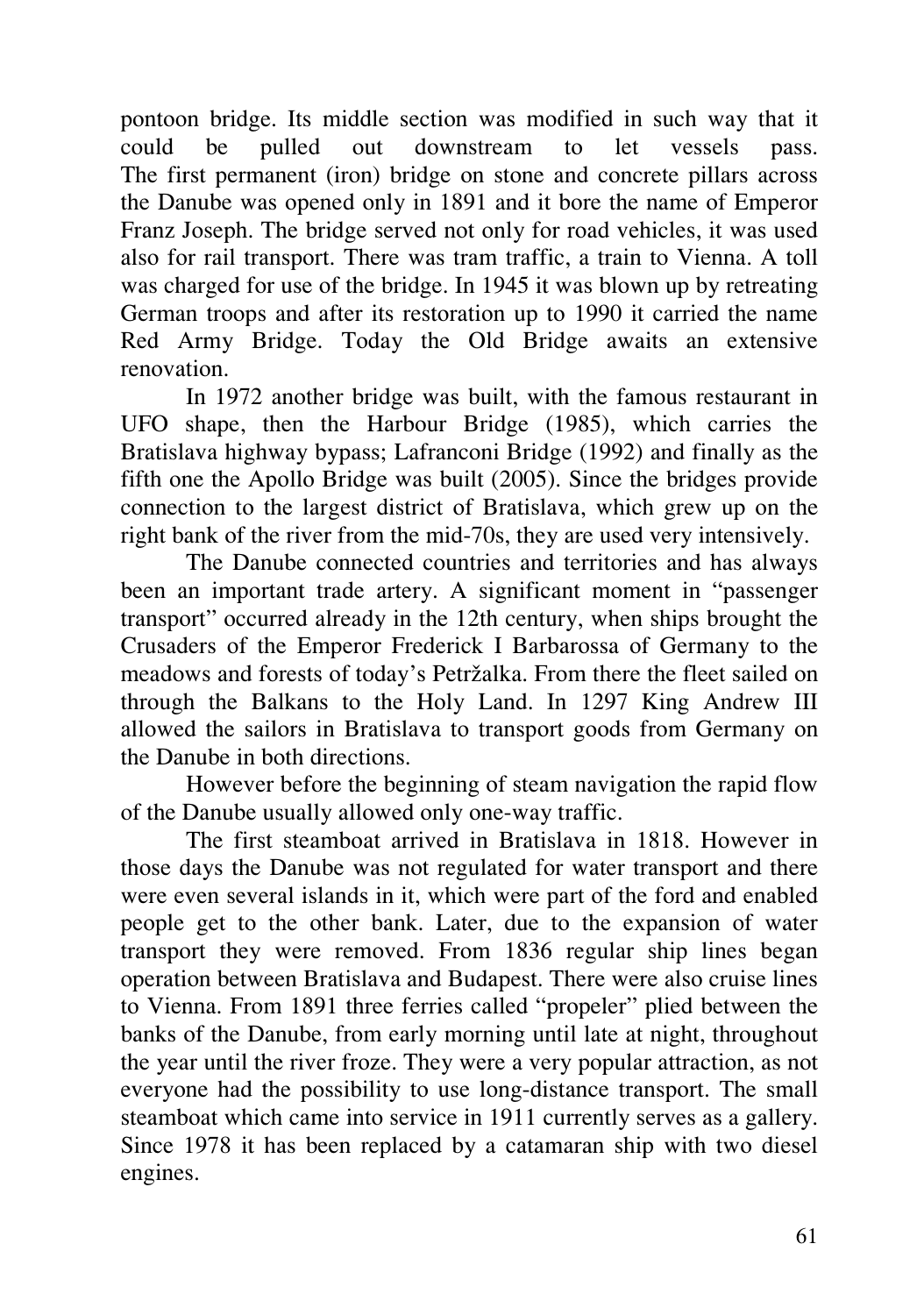Of course, the river served not only for entertainment but also for transporting goods. Bratislava sailors obtained their statutes from the city council already in 1936. The Danube still serves for transporting goods and tourists.

### SOURCE OF LIVELIHOOD

In medieval Bratislava fishermen had the most important profession together with vine-dressers and craftsmen. Fishermen rowed into the river at night and cast fishnets, which they drew out in the early morning. The fish caught were kept alive in special boats with a perforated bottom until they were sold in the market. From the  $18<sup>th</sup>$ century the sale of fish was concentrated in Fish Square, on Fridays and Saturdays. Fishermen sold either by themselves or they were hired by bigger businessmen who even used to rent a part of the river giving them exclusive rights. The fish were sold not only in markets but also in specialized stores (e.g. Karas on the site of today's Manderlák). Carp, pike and catfish were the main fish.

Fishermen, water sprites and fairies were common fancy costumes in balls and carnival processions in Bratislava. The top event was a fish feast on Ash Wednesday. The grand historical processions of fishermen have been revived in the International Festival of Water Sprites, which has been held in Bratislava at the end of May or beginning of June since 1998. Later a competition for the best fish soup was added.

Another tradition, which existed from 1922, has been revived recently. It is the launching of a wreath with a candle using a wooden board onto the waters of the Danube on the Feast of All Saints, in memory of all those who perished in them.

The older generations recall clean water in the river, which sounds incredible today. They say it was safe to drink the water from the Danube branches. This statement is proved by the abundance of fish in the Danube as well as its natural swimming pools.

The Danube also provides other material that could be exploited in large quantities, namely gravel and sand. Most of the quarries were situated in its upper and middle part. The amounts needed to be quarried were determined in order to keep the waterway in good condition and arrange the regulatory works. After the construction of dams the situation changed. Extraction of these materials must be consistent with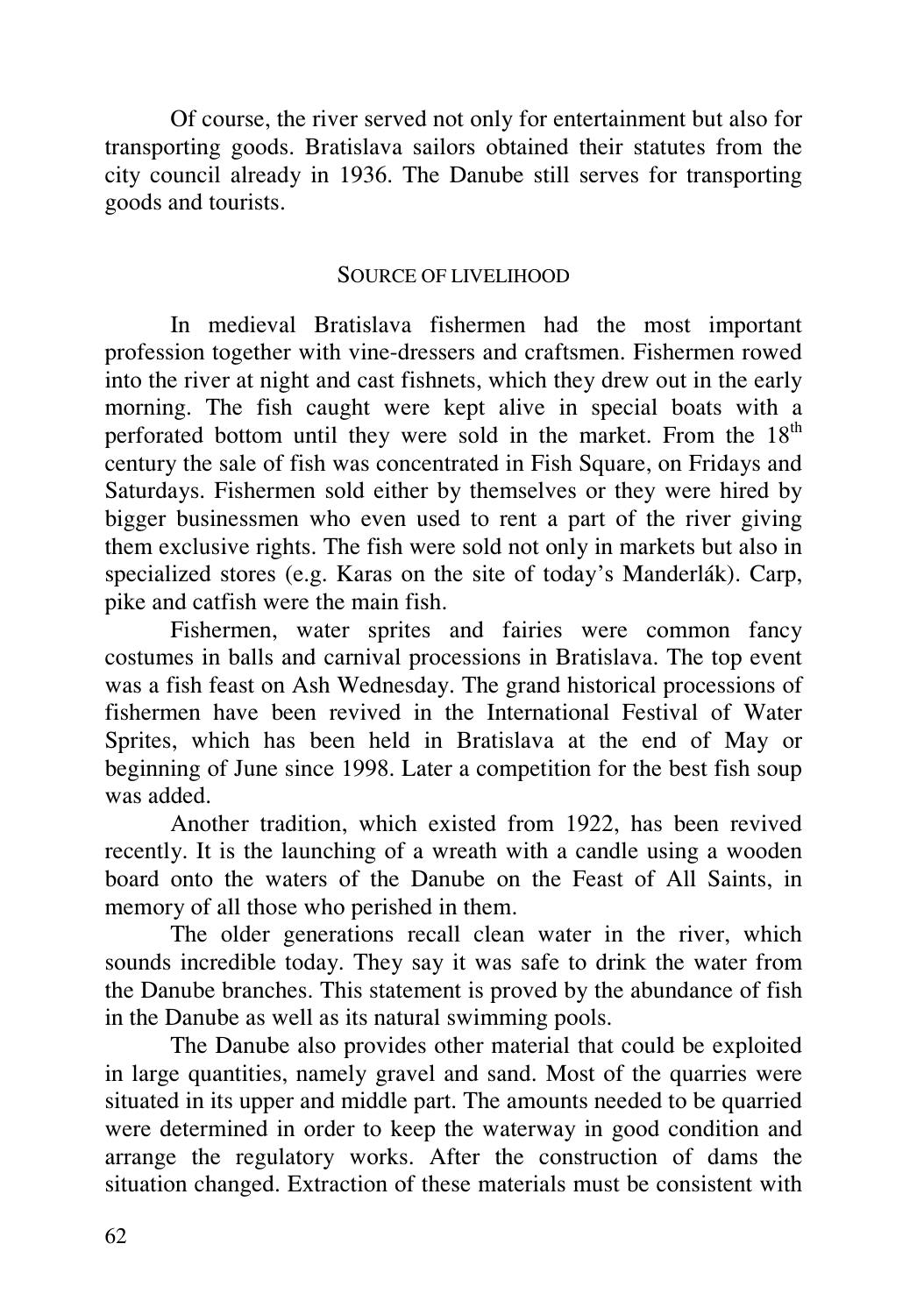the preservation of channel stability and security of the waterway. The extracted material is used mainly for construction purposes.

## DANUBE RECREATION

On hot summer days the river provided pleasant refreshment. The most famous was the Lido swimming pool on the right bank. It represented a modified coastline, the gravel beach reached far into the river at low water levels. There were wooden changing cabins, sun beds and a small pool. There were also places for volleyball and other sports, a playground for children, a rose garden. The place provided plenty of possibilities for active recreation. In the mid-30s two swimming pools were built. The Lido gradually decayed till the 80s and has not been renewed. People used to bathe also in the branches of the Danube; one behind the Lido was particularly popular. Meadow, and sand and gravel beaches along the Pečnianske arm of the Danube were a water paradise for swimmers and kayakers. On the left bank small lakes were created by gravel dredging and during summer these were crowded with children and adults. Another recreation possibility was the wooden spa. It was a rectangular wooden structure on floats. In the middle there was a pool with a bottom and with flowing water. The pool was surrounded by wooden cabins and there was a terrace in the side of the river. They were divided into male and female sections. Tickets were purchased for two hours and the lifeguard sold bottled beer, soda or traditional crackling scones (oškvarkové pagáče).

Bathing was allowed only in assigned places, but not everyone respected the rule. There were adventurers swimming across the river, even up to today's Lafranconi Bridge or the Park of Culture and Recreation (PKO) where the Lido swimming pool was located. This was also a way of avoiding the entrance fee – one man took all the clothes and paid the fee and the other came by swimming down the river. Another amusement for young people was a wooden board tied with a rope to a tree on the bank. Standing on it young men tried to reach the middle of the river. However there have also been a number of tragic cases when rapid currents carried along incautious swimmers. This was the case behind the Lido beach where the river turned sharply right.

Watermen also belonged to the Danube and its branches. Bratislava Rowing Club was established in 1862 and in 1896 they built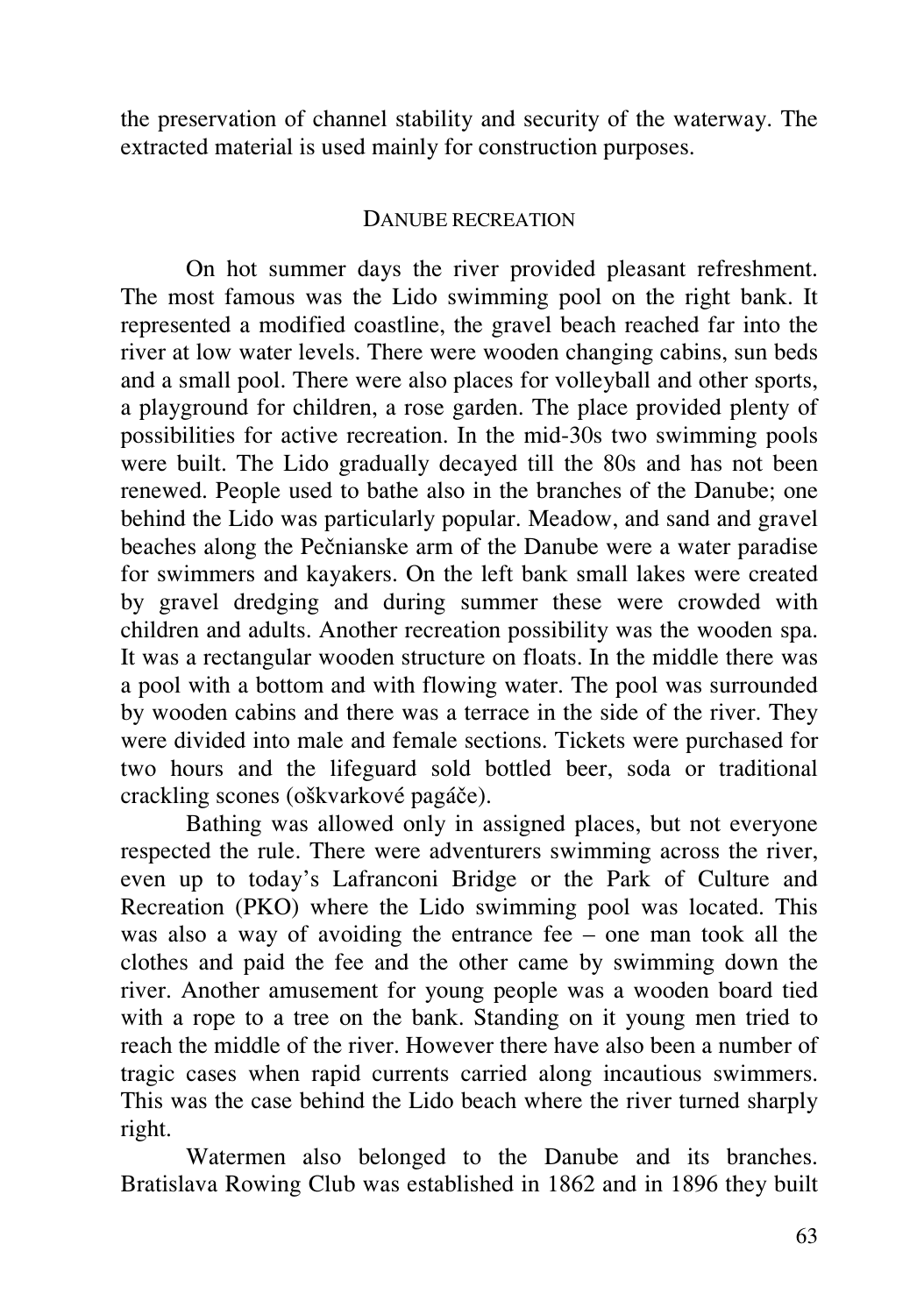a boathouse in the style of a romantic hunting castle. Unfortunately, it was demolished during construction of the New Bridge. However, the functionalist buildings of the German Rowing Association and the Slovak Rowing Club from 1931 still stand next to each other on the right bank of the Danube. The Dunajčík Kayak and canoe club was established in 1924 and is the oldest continuously existing boating club in Slovakia. Its boathouse was built in the 30s at the Lido swimming pool. In 1932 a division of the Kayak club was formed in Bratislava, with a boathouse on the left bank at the embayment in Karlova Ves. The clubs contributed to the lively social life and the watermen used to sail not only on the main stream but also on the many branches and their coves. Besides training and sailing, people met in the club houses. This was part of the rich club life in Bratislava between the wars.

In winter months the frozen Danube branches and lakes were particularly popular. They were used for skating, curling and hockey matches. It also happened that the main stream of the river froze and a thick layer of ice covered it completely so that it was possible to walk on it safely from one side to the other. This happened for example during the heavy frost in 1927 and 1928, and also in 1963. However, the Danube covered with ice evoked fear rather than sensation because in spring it could result in flooding. Thus, for example, in 1956 due to concerns that the ice could damage the bridge pillars an aerial bombardment of the river was ordered.

Many memories are associated with a ship cafe called Boon, which was anchored on the left bank at today's Slovak National Gallery. It was an old unused ship painted white. On the stern there were round tables with umbrellas. Some visitors considered cutlery stolen from the floating café as a valuable trophy, until the owner grew desperate. To prevent such thefts he ordered special cutlery with the inscription "Stolen from Boon". However this only increased the "demand" for this original souvenir. Many artists, celebrities and students used to gather here. It was sunk by allied air raids on the Apollo refinery in 1944.

# FLOODS

The Danube, like many other major or minor rivers, has always posed the threat of flooding for people living on its banks. Floods occur for two reasons. The ice floods happen when the ice begins to thaw and the floes start moving, in some places obstructing the flow and the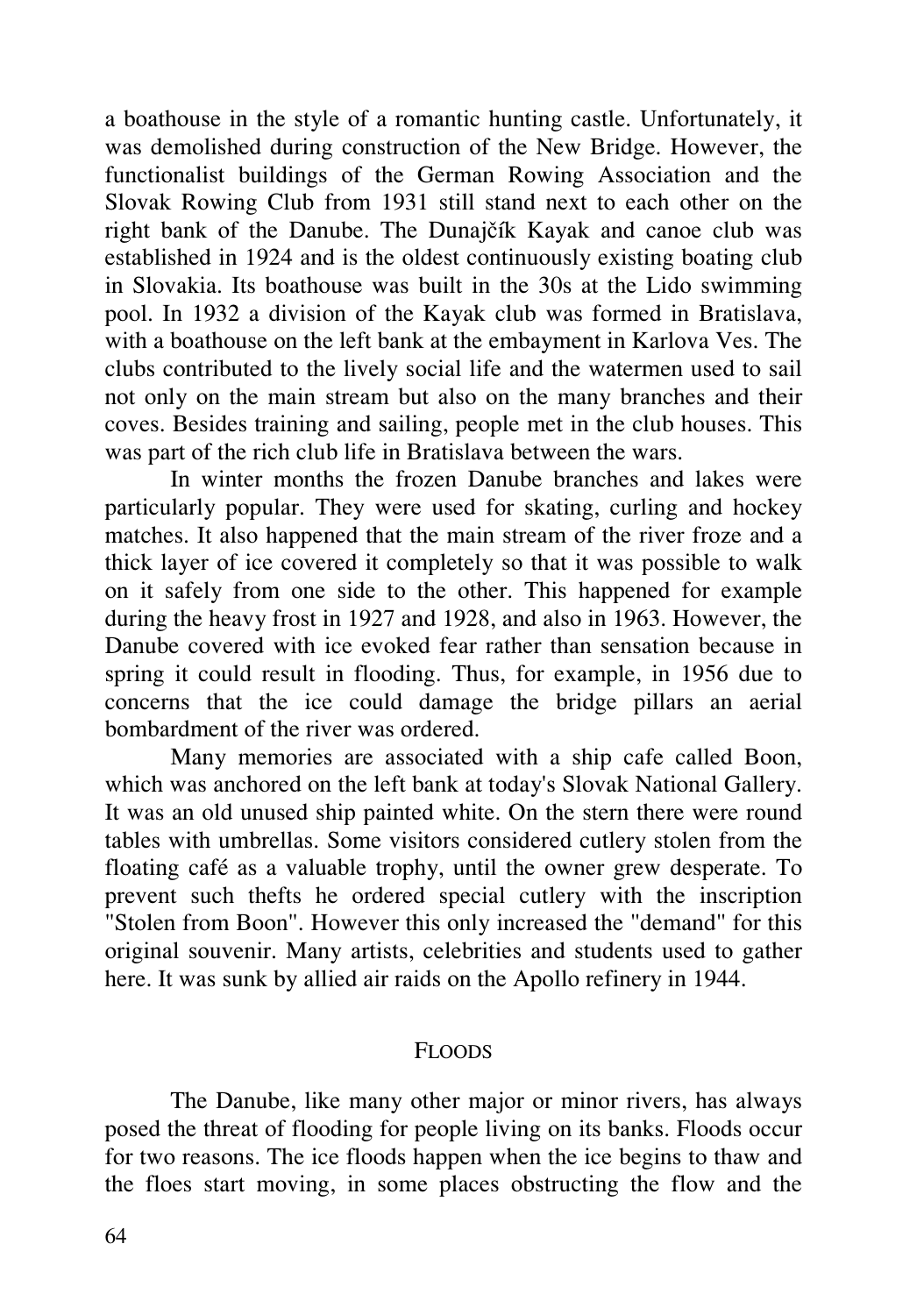water then spills over the edges. The summer floods are caused by the large flow of water after heavy rainfall – these can be anticipated and therefore people can prevent the damage more effectively.

From history we know of several floods threatening the inhabitants of Bratislava, the largest being in 1899 and 1954. In recent years there were floods in 2002 and 2006. The flood marks on historical buildings of the city bear witness to them.

To prevent floods, embankments were used. It is very likely that the first dikes date back to the 13th century. Systematic building of embankments occurred only in the 17th century. Already in those times a director of dams was elected in Bratislava county. Significant modifications to the bed of the Danube were made according to plans by the Italian engineer Lafranconi (the fourth bridge in Bratislava bears his name) at the end of the 19th century in order to prevent floods and build a navigation channel. Recent measures against floods were carried out in 2004-2010 in the form of protective walls and mobile barriers. The flood in 2002 was a very strong impulse for this work.

### WATER RESOURCES

Thanks to the Danube, Bratislava has sufficient and good quality drinking water sources. The first pilot well was dug on Sihoť island in 1882. Municipal waterworks began operating in 1886 and drinking water has been flowing through the pipes ever since. Thanks to its good quality its needs only minor adjustments. In addition, the city has several other and younger water springs – Island Meadows (Ostrovné Lúčky) in Rusovce, the spring in the Pečniansky Forest and on the Sedláček's Island at Devínska Nová Ves, which with its four wells is the smallest one. It is worth noting that the most abundant water source is found in Slovakia in Rusovce; it has a capacity of 2,650 litres of water per second, although only about eight hundred is currently used.

#### BRATISLAVA AND THE DANUBE TODAY

From the mid-20th century the Danube began to gradually disappear from the life of the city. The regulation of its flow, embankments and water pollution led to a decrease and even elimination of the once very common phenomena such as bathing and recreation or fishing. The Danube became more a barrier to be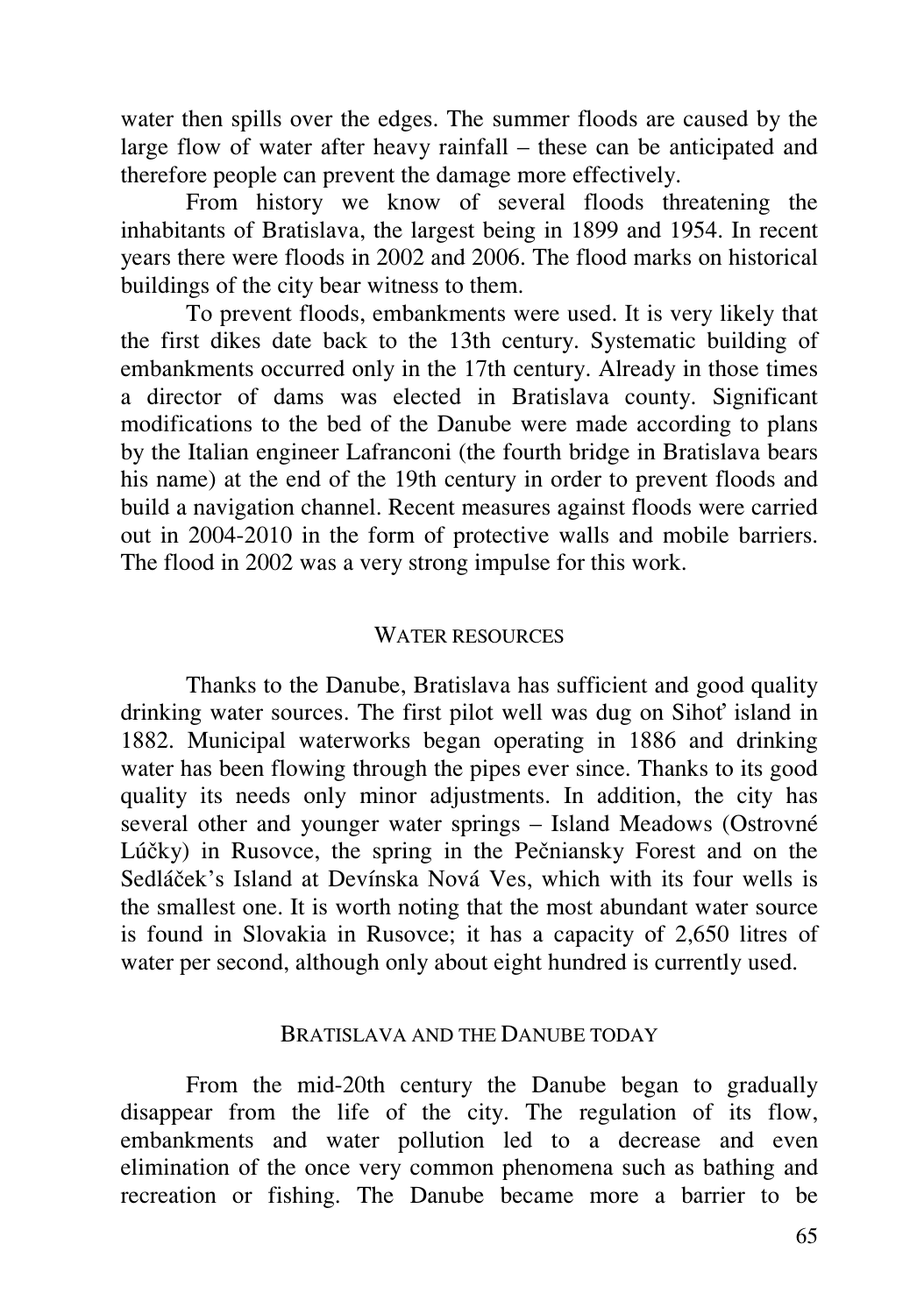overcome by bridges, and a dangerous element, from which people need to protect themselves. Moreover it formed a strictly guarded border with Austria at its upper stretch.

After the regime changed in 1989 and especially since the turn of the millennium, the Danube gradually started to enter the life of the city. The reason is the revival of the old city traditions  $-e.g.$  the International Festival of Water Sprites with the best fish soup competition, or the annual laying of wreaths on the water surface on the All Saints Feast. There are also commercial, or marketing efforts that seek to exploit the potential of the river. For example the city beach with transported sand has opened on the right bank of the Danube every year since 2007 during the summer months. In 2010 two commercial projects were opened on the left bank – River Park and Eurovea with retail shops, office premises and apartments. Especially the latter managed to bring life to the waterfront and create a recreation zone there. They gave people physical access to the water by constructing an attractive green waterfront with extended terraces. The new building of the Slovak National Theatre and the statue of a national hero located nearby also contributed to the creation of a new city district here.

People are exploring the magic of the Danube also thanks to the attention that is currently devoted to preservation of the floodplain forests and their rich fauna and flora. The international cycle route, construction of houseboats in branches of the river, introduction of a regular daily connection to Vienna by the Twin City Liner and other activities support the tourist potential of the river.

The river Danube and its banks have dominated the city of Bratislava. It is a border but also a link between countries, nations and people. In the past it offered food to fishermen, pleasure from bathing in river pools or in the river branches, a pleasant time spent in the Boon ship cafe or in the Aucafe restaurant on the banks of the river, romantic ferry and ship trips. Apart from the pleasant events, old Bratislava citizens can still remember also the horrors of the flooded Danube.

The Danube was and still is an important part of the life and identity of Bratislava's inhabitants. It is therefore very gratifying to see the current trend of bringing it back into the life of the city.